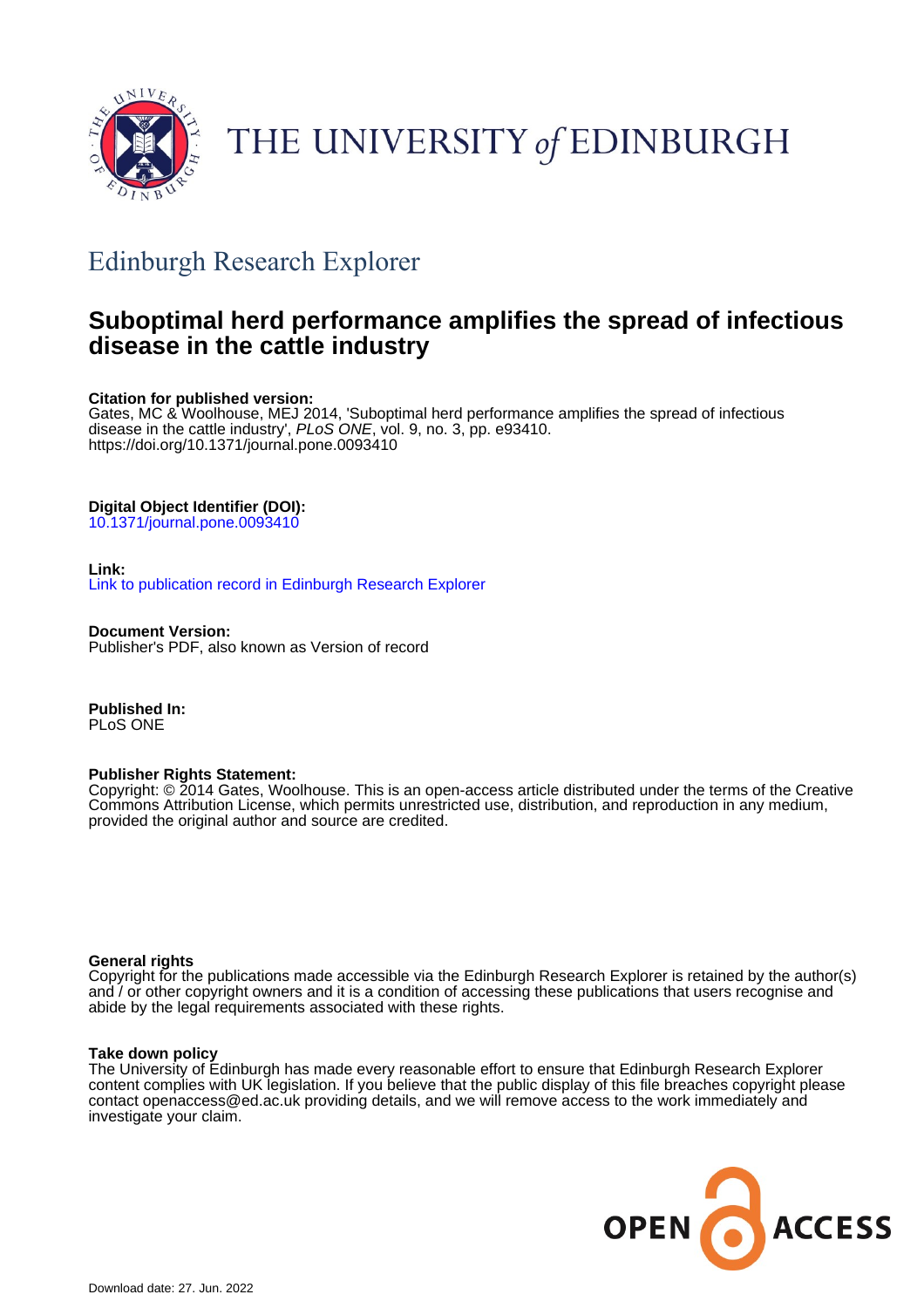## Suboptimal Herd Performance Amplifies the Spread of Infectious Disease in the Cattle Industry

## M. Carolyn Gates\*, Mark E. J. Woolhouse

Epidemiology Group, Centre for Immunity, Infection and Evolution, School of Biological Sciences, University of Edinburgh, Ashworth Laboratories, Edinburgh, Scotland, United Kingdom

## Abstract

Farms that purchase replacement breeding cattle are at increased risk of introducing many economically important diseases. The objectives of this analysis were to determine whether the total number of replacement breeding cattle purchased by individual farms could be reduced by improving herd performance and to quantify the effects of such reductions on the industry-level transmission dynamics of infectious cattle diseases. Detailed information on the performance and contact patterns of British cattle herds was extracted from the national cattle movement database as a case example. Approximately 69% of beef herds and 59% of dairy herds with an average of at least 20 recorded calvings per year purchased at least one replacement breeding animal. Results from zero-inflated negative binomial regression models revealed that herds with high average ages at first calving, prolonged calving intervals, abnormally high or low culling rates, and high calf mortality rates were generally more likely to be open herds and to purchase greater numbers of replacement breeding cattle. If all herds achieved the same level of performance as the top 20% of herds, the total number of replacement beef and dairy cattle purchased could be reduced by an estimated 34% and 51%, respectively. Although these purchases accounted for only 13% of between-herd contacts in the industry trade network, they were found to have a disproportionately strong influence on disease transmission dynamics. These findings suggest that targeting extension services at herds with suboptimal performance may be an effective strategy for controlling endemic cattle diseases while simultaneously improving industry productivity.

Citation: Gates MC, Woolhouse MEJ (2014) Suboptimal Herd Performance Amplifies the Spread of Infectious Disease in the Cattle Industry. PLoS ONE 9(3): e93410. doi:10.1371/journal.pone.0093410

Editor: Hiroshi Nishiura, The University of Tokyo, Japan

Received January 9, 2014; Accepted March 4, 2014; Published March 26, 2014

Copyright: © 2014 Gates, Woolhouse. This is an open-access article distributed under the terms of the [Creative Commons Attribution License,](http://creativecommons.org/licenses/by/4.0/) which permits unrestricted use, distribution, and reproduction in any medium, provided the original author and source are credited.

Funding: This work was undertaken through the Centre of Expertise on Animal Disease Outbreaks (EPIC) supported by the Scottish Government and has made use of the resources provided by the Edinburgh Compute and Data Facility (ECDF). MCG was supported by the Principal's Career Development Scholarship and Scottish Overseas Research Student Award Scheme through the University of Edinburgh. The funders had no role in study design, data collection and analysis, decision to publish, or preparation of the manuscript.

Competing Interests: The authors have declared that no competing interests exist.

\* E-mail: CarolynGatesVMD@gmail.com

#### Introduction

Beef and dairy herds require a constant supply of replacement breeding cattle to maintain or increase herd size. A key decision facing producers is whether to raise heifers internally for replacement or to purchase replacement breeding cattle directly from outside sources at the risk of introducing many economically important diseases [1–5]. The optimal strategy for any given herd depends on a number of complex factors including land and labour availability, cash flow needs, market prices, and future business goals [6–10]. Heifers require intensive management and nutritional support to reach an appropriate physical maturity by the target age at first breeding [11] and for farms that cannot provide this cost-effectively, there can be significant financial advantages to breeding calves with desirable growth and carcass characteristics for fattening instead [12,13]. Due to the long production cycle of cattle, farms that are undergoing rapid expansion to capture favourable market prices may also choose to purchase replacement cattle rather than rely on internal growth [14].

In some cases, however, the decision to purchase replacement cattle is directly influenced by herd reproductive performance. Farms that cull excessive numbers of animals for infertility, poor

production, and other health related issues have an increased demand for replacement breeding cattle [15], while farms with high calf mortality rates, delayed ages at first calving, and prolonged calving intervals may not have an adequate supply of heifers to meet replacement needs [16,17]. As well as losing significant profit through reduced productivity [17,18], these farms are potentially increasing their risk of disease introductions by purchasing greater numbers of replacement breeding cattle than would be needed if they were achieving industry standards for performance. Since the movements of replacement breeding cattle form part of a larger contact network, herds that purchase large numbers of animals to compensate for poor performance may also be contributing to the industry-level transmission dynamics of many infectious cattle diseases.

Although there have been many recent studies characterizing the frequency of between-herd cattle movements and the basic structure of cattle movement networks in countries with electronic movement recording systems [19–26], little is currently known about the underlying causes or epidemiological consequences of trade in replacement breeding cattle. In this analysis, data from the national cattle movement database in Great Britain was used as a case example to determine the relationship between key herd performance indicators (average age at first calving, interval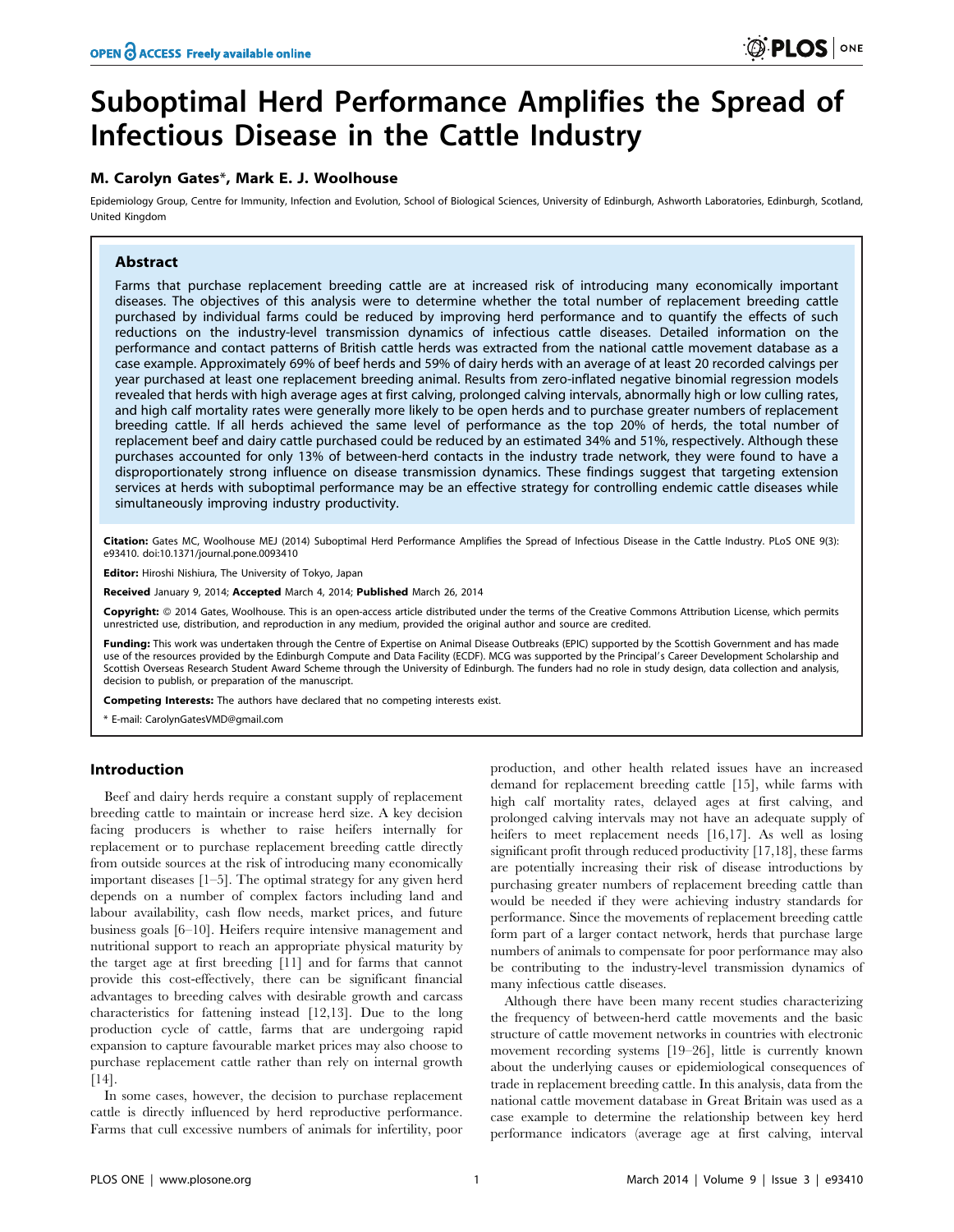#### Materials and Methods

#### Cattle movement data

Farmers across the European Union have been required to report the births, deaths, and movements of individual cattle to the government under Council Regulation (EC) No 820/97 as part of efforts to restore consumer confidence in the safety of livestock following the bovine spongiform encephalopathy (BSE) crisis in 1996. In Great Britain, these records have been stored electronically in the Cattle Tracing System (CTS) database operated by the British Cattle Movement Service (BCMS) since January 2001 [27,28]. Demographic information on the sex, breed classification (beef, dairy, or dual purpose breed), date of birth, birth location, date of death, death location, and identity of calves that survived parturition is also available for each animal and may be used to generate key performance indicators for cattle breeding herds [29]. Movements on or off livestock locations are recorded with information on the departure location, destination location, movement date, and movement type (birth, death, or movement). By linking the demographic information with the movement records, it is possible to infer the animal's production purpose at the time of movement.

The subsequent analyses used data from 01 January 2004 through 31 December 2006 to characterize the performance of British cattle farms and to reconstruct the network of cattle movements between them. Data were extracted from the CTS database using the Python programming language. For the purpose of this analysis, a farm was defined as any location with a unique county-parish-holding (CPH) number that was classified as an agricultural holding or landless keeper (farmer raising cattle on rented land). The primary reason for selecting this time period was to ensure that sufficient pre- and post-movement data was available to classify animals into production groups. It was assumed that animals intended for human consumption would be slaughtered by 30 months of age to comply with bovine spongiform encephalopathy (BSE) regulations [30] and that animals intended for breeding would deliver their first calf by 48 months of age. At the time of this analysis, CTS data was only available through April 2010.

#### Herd performance indicators

There were a total of 8,415,283 recorded calvings on 67,868 farm locations in Great Britain from January 2004 through December 2006. This analysis focused on the subset of 34,289 farms with an average of at least 20 beef and/or 20 dairy cattle births per year. This included 18,951 exclusively beef farms, 14,737 exclusively dairy farms, and 601 mixed production farms. Altogether these herds accounted for 89.6% of the total number of calvings in Great Britain. The main reasons for restricting the sample were to eliminate small scale operations where cattle breeding was unlikely to be the primary source of farm income [31] and to eliminate farms that may have been in the process of entering or exiting the cattle industry. Beef herds and dairy herds managed on mixed production farms were treated as separate units in the remaining analyses.

For each calving event, the following information was recorded: calving farm, calving date, dam date of birth, dam breed classification, date and location of any previous or subsequent calvings, date of the next recorded movement off the calving farm, calf breed classification, calf sex, and calf date and location of death. The average number of calvings per year was used as an estimate of breeding herd size. The basic calving event records were aggregated by farm to generate the following performance indicators: average age at first calving, calving interval, culling rate, and calf mortality rate. The methodology used to calculate these indicators has been published in other studies [29,32].

The average age at first calving was calculated as the difference between the age at calving and date of birth in months for all heifers that calved on the farm during the specified time period. A heifer was defined as an animal between 19 and 48 months of age with no previously recorded calving dates in the CTS database. The purpose for placing restrictions on age was to eliminate potential outliers that may have been caused by data entry errors or animals that may have delivered an unrecorded stillborn calf at an appropriate age. The calving interval was calculated as the number of months between successive calving dates for the subset of dams that delivered another calf within 730 days. It was assumed that in most production herds, any animals that failed to deliver a calf within 24 months would be culled from the herd and outlying values were most likely attributable to data entry errors or unrecorded births. The culling rate was calculated as the percentage of calvings where the dam was subsequently slaughtered or sold within 500 days of calving. The calf mortality rate was calculated as the percentage of all calves born during the specified time period that died on an agricultural holding within 365 days of birth. It was assumed that calves slaughtered at an abattoir were intended for the veal production market and therefore excluded from the mortality calculations. The performance indicators were averaged over the 3 year study time period.

#### Network reconstruction

There were a total of 7,917,890 individual movements between cattle farms in the period from 01 January 2004 through 31 December 2006. The cattle movement network was reconstructed by aggregating the individual movement records into batch movement records such that all cattle moving from farm A to farm B on the same date were considered a single batch movement. This resulted in a network with 2,695,402 batch movements between 90,478 unique farm locations (including breeding herds, fattening herds, and hobby farms). Similar to previous studies, movements that occurred through a livestock market were treated as a single direct movement from the original departure herd to the final destination herd after sale [20,33]. Approximately 1% of individual movement records were discarded due to missing or inaccurate information.

For the purpose of this analysis, a replacement breeding heifer was defined as an animal that was born on a different location than the destination farm and subsequently calved on the destination farm, while a replacement breeding cow was defined as an animal that previously calved on a different location than the destination farm and subsequently calved on the destination farm. These definitions were used to distinguish true cattle sales from temporary movements between seasonal grazing pastures, movements between locations operated by the same cattle business, and movements through farms acting as livestock dealers. All batch movements that contained at least one replacement breeding female were subsequently classified as replacement breeding cattle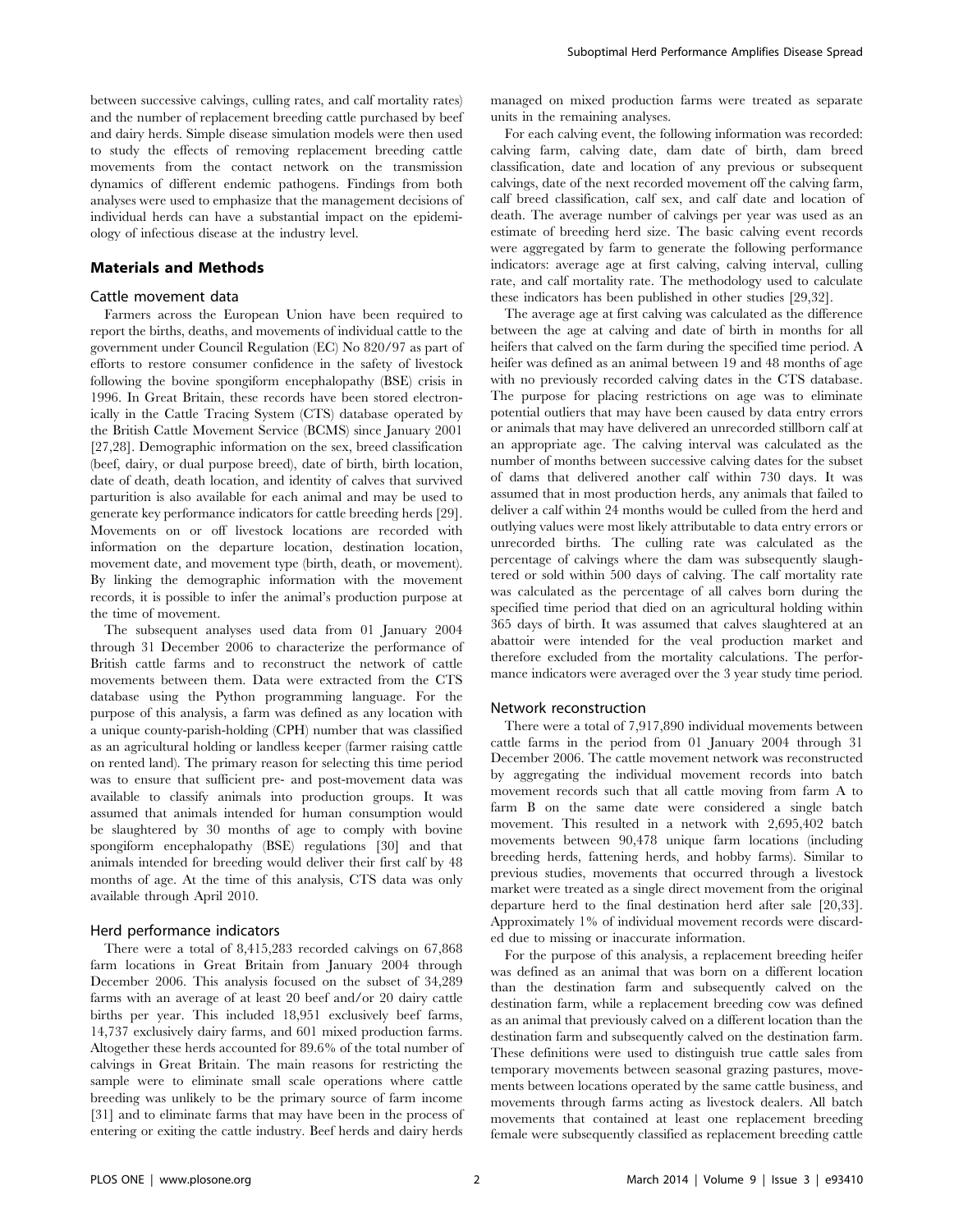movements. The remaining movements included store calves, fattening cattle, breeding bulls, and replacement heifers that were culled before breeding. The average number of replacement breeding cattle purchased by the study farms each year was also recorded.

#### Descriptive statistics

Basic descriptive statistics on the performance of beef and dairy herds were provided as frequency distributions. For illustrative purposes, the industry standards for performance were also indicated on the plots. In general, it is held that the average age at first calving should be less than 24 months, the average calving interval less than 365 days, the average culling rate for beef herds between 15 and 20%, the average culling rate for dairy herds between 25 and 35%, and the average calf mortality rate less than 5% [7,34–36].

## Impact of herd performance on replacement breeding cattle trade

Zero-inflated negative binomial (ZINB) regression models were used to explore the relationship between herd performance and the purchase of replacement breeding cattle. Data for beef herds and dairy herds were analysed separately due to inherent difference in management practices. The logistic component of the ZINB model provided insight on factors influencing the odds of herds remaining closed over the three year study period, while the negative binomial component provided insight on factors influencing the expected count of replacement cattle purchased over the three year study period. Prior to analysis, a logarithmic transformation (base 10) was applied to herd size, and the performance variables (age at first calving, calving, interval, culling rate, and calf mortality rate) were divided into categories by quintile. For culling rate, the reference category was set as the middle quintile and for the remaining variables, the reference category was set as the top quintile.

As the purpose of the analysis was to explore the relationship between performance indicators and replacement breeding cattle trade rather than to generate the most parsimonious model, all variables were retained in both the logistic and negative binomial components of the final multivariate models. The Vuong test statistic was used to confirm the choice of a zero-inflated model over standard negative binomial regression. The odds ratios (ORs) and 95% confidence intervals were reported for the logistic components of the models, while the coefficients and standard errors (SEs) were reported for the negative binomial components of the models. All statistical analyses were performed in R [37].

The equations from the final ZINB regression models were then used to predict the effects of improving herd performance on the total number of replacement breeding cattle purchased by beef and dairy herds. As a baseline for comparison, we first used the empirically observed values for the performance indicators in the model equations to estimate the total number of replacement breeding cattle purchased. Then, each of independent variables (with the exception of herd size) was set to a target value and the new predicted values for the total number of replacement breeding cattle purchased were calculated. For age at first calving, calving interval, and calf mortality variables, the target values were set as the top quintile for performance. For culling rate, the target values were set as the middle quintile for performance. These quintiles were used as the target performance levels based on observations that the majority of British beef and dairy were failing to achieve industry standards for performance in practice. The objective was to provide a more realistic estimate for how much performance could be improved. Each variable was tested alone and in

combination. The results were expressed as the percentage reduction in the total number of purchased replacement breeding cattle compared to the baseline value.

## Impact of replacement breeding cattle trade on disease transmission dynamics

The effect of removing replacement breeding cattle movements from the contact network on disease transmission dynamics was evaluated with a simple Susceptible-Infectious-Susceptible (SIS) simulation model. At the beginning of each simulation, disease was seeded on 10,000 farms at random on 01 January 2004. Each affected farm was assigned an infectious period drawn at random from an exponential distribution with a half-life, h [2]. The model was then updated in time steps of one day. If an infected farm moved a batch of cattle to a susceptible farm, there was a fixed probability,  $\beta$ , that the destination farm would also become infected. The probability was not weighted according to the number of cattle moved. Farms that reached the end of their infectious period reverted back to a susceptible state. To ensure adequate time for the system to reach steady state equilibrium, the simulation was allowed to run for a total of 50 years by recycling the 3 year movement data set. Endemic prevalence was measured as the average number of farms infected on any given day over the last 3 years of the simulation. The simulation code was implemented in the C programming language.

In the first set of simulation scenarios,  $h$  was set at 1,095 days and  $\beta$  was set at 0.05 to approximate the transmission dynamics of a pathogen similar to bovine viral diarrhoea virus [2]. A targeted removal approach was used to assess the relative importance of replacement breeding cattle movements to network transmission dynamics [38]. At the beginning of each simulation, a proportion of replacement breeding cattle movements were removed from the network data set at random. The simulation was then run on the reduced movement network to monitor changes in the predicted endemic prevalence. A total of 10,000 simulations were performed with the proportion to be removed drawn at random from a uniform distribution bounded at 0 and 1 representing no removal and complete removal, respectively. Based on performance curves, this number of simulations was adequate to capture the variation in model outcomes. As a benchmark for comparison, another 10,000 simulations were performed where equivalent numbers of movements (including replacement breeding cattle movements and all other types of movements) were removed from the network at random. The results from both simulation sets were plotted as the percent of total network movements removed against the percent change in endemic prevalence using the maximum recorded value for endemic prevalence amongst the simulations as the baseline value.

In the second set of simulation scenarios, the proportion of replacement breeding cattle movements removed from the network was fixed at 1, but the values for  $h$  and  $p$  were varied in each replicate to determine whether the observed effects were consistent across for broader range of endemic pathogens. At the beginning of each simulation, the value for  $h$  was drawn from a uniform distribution ranging from 90 days to 1,825 days and the value for  $\beta$  was drawn from a uniform distribution ranging from 0.01 to 0.25. These parameter ranges were chosen based on how the simulated diseases behaved on the networks. Pathogens with farm infectious periods below 90 days were generally unable to persist. When the farm infectious period was increased above 1,825 days or the transmission probability was increased above 0.25, the network saturated and there was very little change in the endemic prevalence. A total of 100,000 simulations were performed. Similar to the first scenario, another 100,000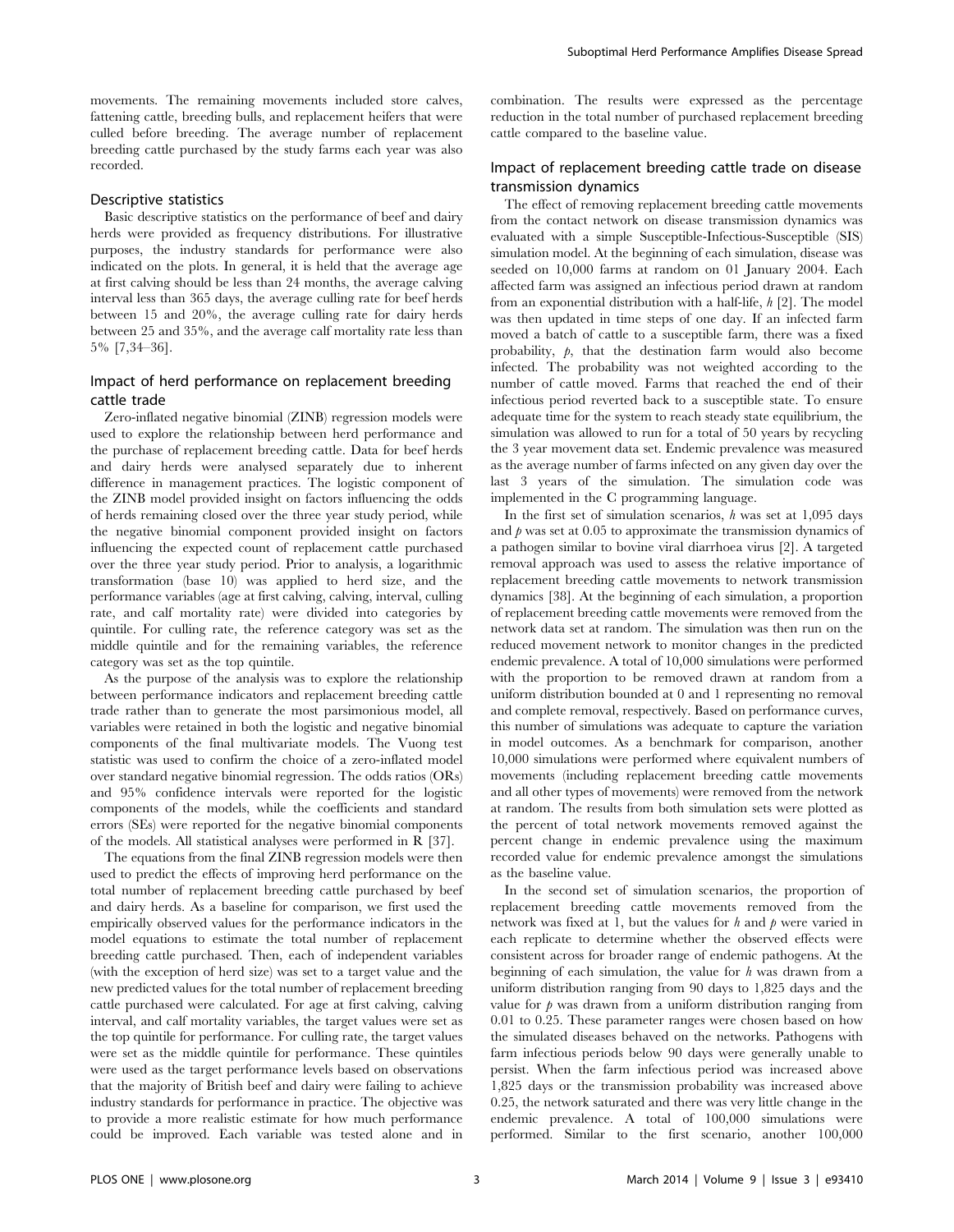simulations were performed removing the equivalent number of movements (including replacement breeding cattle movements and all other types of movements) at random for comparison. The results were again expressed as the additional percentage change in endemic prevalence relative to the baseline simulations with random elimination of cattle movements.

#### Results

#### Descriptive statistics

Data on the performance of 19,552 beef herds and 15,338 dairy herds in Great Britain with an average of at least 20 calvings per year were derived from records stored in the national Cattle Tracing System (CTS) database between January 2004 and December 2006. The average size of beef herds in the sample was 56 breeding cattle (median: 41, range: 20 to 1,520) and the average size of dairy herds was 91 breeding cattle (median: 76, range: 20 to 1,241). As highlighted in Figure 1, there were a substantial number of herds performing below industry targets for average age at first calving, calving interval, culling rates, and calf mortality rates. An estimated 69% of beef herds and 59% of dairy herds purchased at least one replacement breeding animal over the three year period. The average number of replacement breeding cattle purchased by open beef herds in a given year was 6 (median: 2, range: 1 to 422), while the average number of replacement breeding cattle purchased by open dairy herds in a given year was 9 (median: 2, range: 1 to 847).

### Impact of herd performance on replacement breeding cattle trade

Zero-inflated negative binomial (ZINB) regression models were constructed to explore the relationship between herd performance and the total number of replacement breeding cattle purchased by beef and dairy herds (Tables 1 and 2, respectively). The Vuong tests for beef (V = 11.36, p $\leq$ 0.001) and dairy (V = 11.43, p $\leq$ 0.001) herds had high positive values indicating that the zero-inflated models fit the data better than standard negative binomial regression.

In the logistic component of the models, the odds of a beef or dairy herd being closed decreased significantly as the calf mortality rate increased. Beef herds with average ages at first calving in the second and third quintiles (29.6 to 31.8 months and 31.9 to 33.8 months, respectively) were significantly less likely to be closed than herds in the top quintile  $\leq$  29.6 months), while herds in the bottom quintile  $(>= 35.9 \text{ months})$  were significantly more likely to be closed. Similar trends with the average age at first calving were observed for dairy herds. Herds of both production types with culling rates above or below the industry target range were also significantly more likely to be closed. The average calving interval was not significantly associated with being a closed dairy herd. However, beef herds with calving intervals above the first quintile ( $>$ 378 days) were generally less likely to be closed, although there was no clear trend as the calving interval increased. Herd size had no significant effect on the odds of either a beef or dairy herd being closed.

In the negative binomial component of the models, the total number of replacement breeding cattle purchased by beef and dairy herds generally increased with herd size, culling rate, and calf mortality rate. For dairy herds, there was also an increase in the number of replacement breeding cattle purchased as the average age at first calving increased. This trend was not observed for beef herds. For herds of both production types, having a calving interval in the bottom quintile  $(>= 412)$  days for beef and  $>$ 444 days for dairy) was significantly associated with purchasing greater numbers of replacement breeding cattle.

The ZINB models were then used to predict the effects of altering herd performance on the total number of replacement breeding cattle purchased by the study herds (Figure 2). Setting all the reproductive performance variables for each herds to the top quintile reduced the number of replacement breeding cattle purchased by 34.4% for beef and 50.8% for dairy.

## Impact of replacement breeding cattle trade on disease transmission dynamics

The simulation models revealed that replacement breeding cattle movements had a disproportionately strong influence on network transmission dynamics. At a transmission probability of 0.05 and infectious period half-life of 1,095 days, removal of all replacement breeding cattle movements (13.3% of all betweenherd movements) from the network resulted in an approximately 45.8% reduction in endemic prevalence (Figure 3). Removal of the equivalent number of movements at random decreased endemic prevalence by only 19%. The effects of removing replacement breeding cattle movements compared to removing movements at random were more pronounced for diseases with low transmission probabilities and short infectious periods (Figure 4).

#### Discussion

Although many studies have used records from the CTS database to investigate the spread of disease through cattle movement networks [20,33,39,40], this is the first to our knowledge that establishes a direct relationship between the management practices of individual herds and the theoretical risk of infectious disease transmission. The most significant finding in the present study was that herds with poor performance were not only losing profitability, but also contributing to the persistence of endemic diseases at the industry level by purchasing excess numbers of replacement breeding cattle. The wide variation in performance between herds suggests that there is significant potential to reduce the number of replacement breeding cattle purchased and therefore the number of potentially infectious contacts by improving herd management. As a disease control strategy, this approach may be particularly effective because of the disproportionately strong influence that replacement trade has on the industry-level transmission dynamics of many important livestock pathogens

#### Data limitations

There are several limitations in using the CTS database to calculate herd performance indicators that must be considered when interpreting the study findings. First, a breeding herd was defined as any location with a unique CPH number that had at least one recorded beef or dairy calving. Larger farm businesses may house cattle on several locations [41] and with the available data, it was not possible for us to determine which of these locations were linked. Therefore, some of the animals classified as replacement breeding cattle or culled cattle may have been transfers within the same farm business rather than transfers of ownership. We also assumed that dairy breeding cattle housed on the same location as beef breeding cattle were separate production units. However, these dairy cattle may have been strictly used to produce crossbreed calves for the beef production unit [42]. Second, farmers are not required to register the births of stillborn calves or calves that died within several hours of birth. The may lead to underestimation of calf mortality rates and breeding herd size as well as overestimation of the average age at first calving and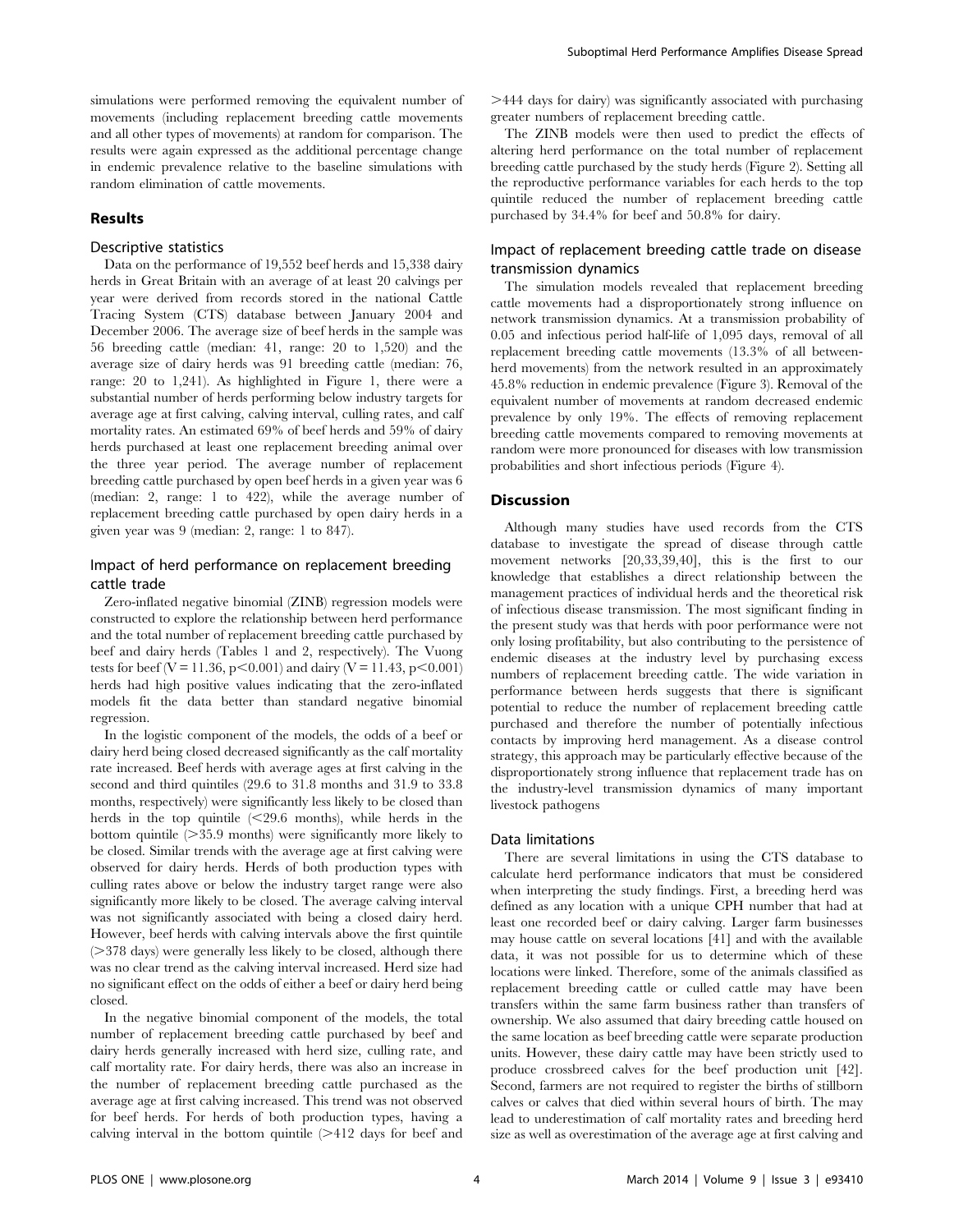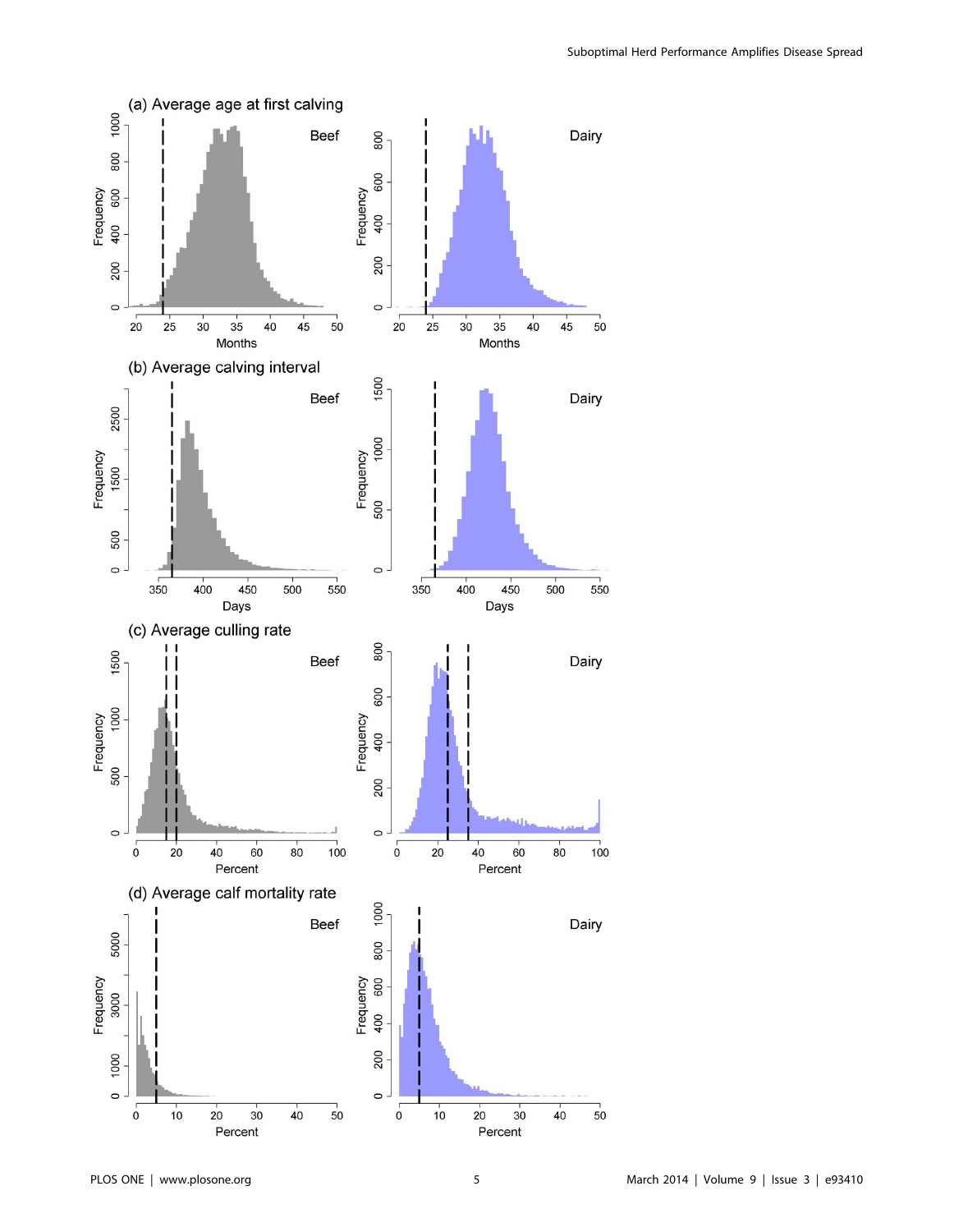Figure 1. Descriptive statistics on the performance of beef and dairy herds in Great Britain. Frequency distributions of the (a) average age at first calving, (b) average calving interval, (c) average culling rate, and (d) average calf mortality rate amongst 24,093 beef herds and 14,754 dairy herds in Great Britain with at least 20 breeding dams per year between January 2004 and December 2006. The vertical dashed lines indicate the industry target values for performance. doi:10.1371/journal.pone.0093410.g001

calving intervals. Finally, records in the CTS database are not free from error and a small proportion of calving records were discarded due to missing or biologically implausible data.

## Impact of herd performance on replacement breeding cattle trade

Descriptive statistics revealed that the majority of beef and dairy herds in Great Britain were calving heifers at significantly older ages than the recommended 24 months [11]. However, the relationship between average age at first calving and the risk of purchasing replacement breeding cattle was complex. Compared to herds ranked in the top 20% for performance, those in second quintile were significantly more likely to be open, while those in the bottom quintile were significantly more likely to be closed. Part of this trend may related to the difficulty in ensuring that heifers have reached an appropriate physical maturity by the start of the breeding season or the target age at first calving for the herd. Heifers that are bred too young have a greater risk of calving complications [43], which can effect subsequent fertility and performance [44]. Consequently, farmers may choose to retain

heifers for breeding in subsequent autumn or spring calving seasons [45], which would increase the average age at first calving, but reduce the need to purchase animals from outside sources. For dairy herds, the total number of replacement breeding cattle purchased increased with the average age at first calving. Based on unpublished data, this may be confounded by the fact that purchased replacement dairy heifers were also significantly older at the time of calving than home-raised heifers.

The average calving intervals observed in the study herds were also significantly greater than the recommended 365 days [42,46], which suggests that many cattle breeding herds in Great Britain are experiencing problems with fertility. Delays between successive calvings should in theory limit the number of replacement heifers an animal produces over its lifespan leading to an increased risk of purchasing replacement cattle as well as an increased number of cattle purchased. However, contrary to expectations, the average calving interval had little appreciable effect on replacement breeding cattle trade. One possible explanation is that calving intervals may be artificially low in herds that are culling excessive animals for poor fertility [47,48]. For example, beef herds that

Table 1. Zero-inflated negative binomial regression model for beef herds.

| <b>Predictor</b>                      | <b>Levels</b>            | (a) logistic |               |                    | (b) negative binomial |                     |            |
|---------------------------------------|--------------------------|--------------|---------------|--------------------|-----------------------|---------------------|------------|
|                                       |                          | OR           | 95% CI        | p-value            | Coef                  | <b>SE</b>           | p-value    |
| log <sub>10</sub> (herd size)         | $\overline{\phantom{0}}$ | 0.85         | $0.67 - 1.09$ | 0.201              | 2.12                  | 0.037               | < 0.001    |
| Average age at first calving (months) | $<$ 29.5                 | Ref          |               |                    | Ref                   | $\sim$              |            |
|                                       | 29.6 to 31.8             | 0.47         | $0.37 - 0.59$ | < 0.001            | 0.063                 | 0.030               | 0.038      |
|                                       | 31.9 to 33.8             | 0.45         | $0.36 - 0.56$ | < 0.001            | 0.082                 | 0.030               | 0.006      |
|                                       | 33.9 to 35.8             | 0.89         | $0.74 - 1.06$ | 0.194              | $-0.012$              | 0.031               | 0.695      |
|                                       | >35.9                    | 1.33         | $1.13 - 1.58$ | 0.001              | $-0.126$              | 0.033               | < 0.001    |
| Calving interval (days)               | $<$ 378                  | Ref          | $\sim 100$    | <b>All Control</b> | Ref                   | $\sigma_{\rm{max}}$ | $\sim$     |
|                                       | 379 to 386               | 0.78         | $0.64 - 0.95$ | 0.012              | $-0.005$              | 0.031               | 0.881      |
|                                       | 387 to 396               | 0.76         | $0.63 - 0.93$ | 0.007              | 0.001                 | 0.031               | 0.992      |
|                                       | 397 to 411               | 0.73         | $0.59 - 0.89$ | 0.002              | $-0.009$              | 0.031               | 0.776      |
|                                       | >412                     | 1.16         | $0.97 - 1.40$ | 0.102              | 0.091                 | 0.032               | 0.005      |
| Culling rate $(%)a$                   | < 9.8                    | 2.10         | $1.67 - 2.63$ | < 0.001            | $-0.059$              | 0.030               | 0.066      |
|                                       | 9.9 to 13.5              | 1.55         | $1.23 - 1.96$ | < 0.001            | $-0.043$              | 0.030               | 0.153      |
|                                       | 13.6 to 17.2             | Ref          |               |                    | Ref                   | and the             |            |
|                                       | 17.3 to 23.4             | 1.24         | $0.98 - 1.57$ | 0.071              | 0.164                 | 0.030               | < 0.001    |
|                                       | >23.5                    | 1.95         | $1.57 - 2.42$ | < 0.001            | 0.667                 | 0.032               | < 0.001    |
| Calf mortality rate $(%)^b$           | < 0.68                   | Ref          | $\sim 100$    | <b>All Control</b> | Ref                   | $\sim 100$          | $\sim 100$ |
|                                       | 0.69 to 1.52             | 0.88         | $0.72 - 1.07$ | 0.199              | 0.067                 | 0.032               | 0.038      |
|                                       | 1.53 to 2.59             | 0.90         | $0.74 - 1.09$ | 0.265              | 0.105                 | 0.032               | 0.001      |
|                                       | 2.60 to 4.29             | 0.80         | $0.66 - 0.98$ | 0.033              | 0.121                 | 0.032               | < 0.001    |
|                                       | >4.30                    | 0.78         | $0.64 - 0.95$ | 0.014              | 0.345                 | 0.031               | < 0.001    |

The (a) logistic and (b) negative binomial components of the zero-inflated negative binomial regression model predicting the likelihood of being a closed herd and the number of replacement breeding cattle purchased by beef herds, respectively. (OR = odds ratio, CI = confidence interval, Coef = coefficient, SE = standard error) Voung test  $V = 11.36$ ,  $p < 0.001$ 

<sup>a</sup>The culling rate was calculated as the percentage of calvings where the dam was subsequently slaughtered or sold within 500 days of calving.

<sup>b</sup>The calf mortality rate was calculated as the percentage of all calves born during the specified time period that died on an agricultural holding within 365 days of birth. doi:10.1371/journal.pone.0093410.t001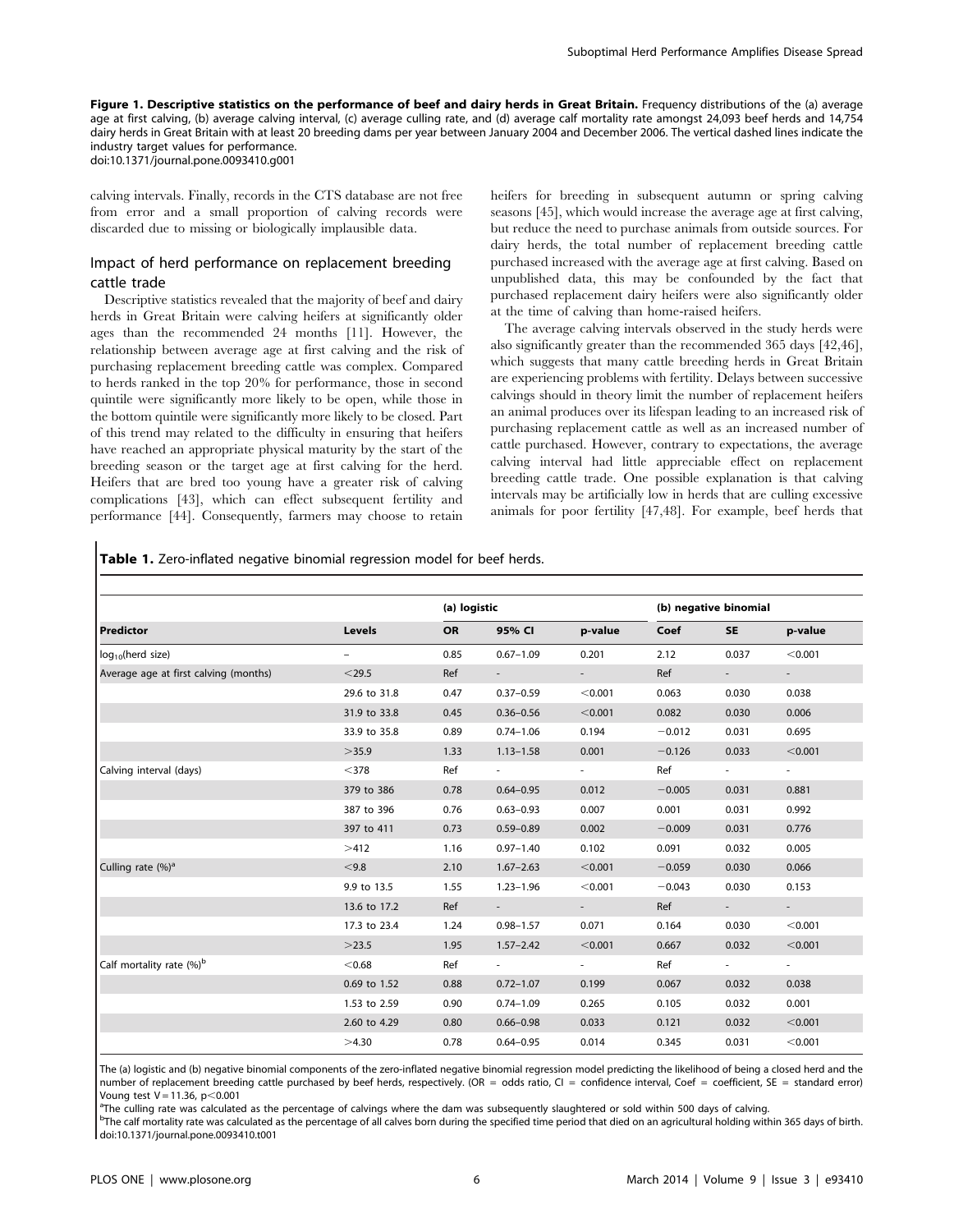Table 2. Zero-inflated negative binomial regression model for dairyherds.

| <b>Predictor</b>                      | Levels                   | (a) logistic |                      |                      | (b) negative binomial |                    |                    |
|---------------------------------------|--------------------------|--------------|----------------------|----------------------|-----------------------|--------------------|--------------------|
|                                       |                          | <b>OR</b>    | 95% CI               | p-value              | Coef                  | <b>SE</b>          | p-value            |
| log <sub>10</sub> (herd size)         | $\overline{\phantom{0}}$ | 0.90         | $0.73 - 1.11$        | 0.333                | 1.707                 | 0.051              | < 0.001            |
| Average age at first calving (months) | $<$ 29.8                 | Ref          | $\sim 100$           | <b>All Control</b>   | Ref                   | <b>All College</b> | <b>All Control</b> |
|                                       | 29.9 to 31.7             | 0.62         | $0.52 - 0.74$        | < 0.001              | 0.043                 | 0.043              | 0.317              |
|                                       | 31.8 to 33.5             | 0.81         | $0.69 - 0.95$        | 0.012                | 0.172                 | 0.044              | < 0.001            |
|                                       | 33.6 to 35.6             | 0.93         | $0.80 - 1.09$        | 0.398                | 0.167                 | 0.045              | < 0.001            |
|                                       | >35.7                    | 1.03         | $0.88 - 1.21$        | 0.674                | 0.341                 | 0.045              | < 0.001            |
| Calving interval (days)               | $<$ 408                  | Ref          | <b>All Contracts</b> | <b>State Street</b>  | Ref                   | <b>All Control</b> | <b>All Control</b> |
|                                       | 409 to 420               | 0.89         | $0.76 - 1.04$        | 0.143                | 0.043                 | 0.045              | 0.330              |
|                                       | 421 to 429               | 0.89         | $0.75 - 1.04$        | 0.138                | 0.005                 | 0.045              | 0.907              |
|                                       | 430 to 443               | 0.90         | $0.77 - 1.06$        | 0.197                | 0.040                 | 0.045              | 0.374              |
|                                       | >444                     | 0.92         | $0.78 - 1.08$        | 0.301                | 0.150                 | 0.045              | 0.001              |
| Culling rate $(\%)^a$                 | 17.5                     | 1.74         | $1.48 - 2.05$        | < 0.001              | $-0.273$              | 0.046              | < 0.001            |
|                                       | 17.6 to 21.8             | 1.19         | $1.01 - 1.40$        | 0.043                | $-0.199$              | 0.043              | < 0.001            |
|                                       | 21.9 to 26.4             | Ref          |                      | and the              | Ref                   | $\sim 100$         |                    |
|                                       | 26.5 to 35.9             | 0.78         | $0.66 - 0.94$        | 0.007                | 0.273                 | 0.041              | < 0.001            |
|                                       | >36.0                    | 1.41         | $1.20 - 1.66$        | < 0.001              | 0.462                 | 0.044              | < 0.001            |
| Calf mortality rate (%) <sup>b</sup>  | < 2.86                   | Ref          | <b>All College</b>   | <b>All Contracts</b> | Ref                   | <b>All Control</b> | <b>All Control</b> |
|                                       | 2.87 to 4.69             | 0.87         | $0.75 - 1.02$        | 0.078                | $-0.029$              | 0.047              | 0.538              |
|                                       | 4.70 to 6.74             | 0.78         | $0.67 - 0.91$        | 0.001                | 0.104                 | 0.047              | 0.025              |
|                                       | 6.75 to 9.80             | 0.59         | $0.50 - 0.69$        | < 0.001              | 0.244                 | 0.046              | < 0.001            |
|                                       | > 9.81                   | 0.46         | $0.54 - 0.54$        | < 0.001              | 0.376                 | 0.046              | < 0.001            |

The (a) logistic and (b) negative binomial components of the zero-inflated negative binomial regression model predicting the likelihood of being a closed herd and the number of replacement breeding cattle purchased by dairy herds, respectively. (OR = odds ratio, CI = confidence interval, Coef = coefficient, SE = standard error) Voung test  $V = 11.43$ ,  $p < 0.001$ 

<sup>a</sup>The culling rate was calculated as the percentage of calvings where the dam was subsequently slaughtered or sold within 500 days of calving.

<sup>b</sup>The calf mortality rate was calculated as the percentage of all calves born during the specified time period that died on an agricultural holding within 365 days of birth. doi:10.1371/journal.pone.0093410.t002

practice seasonal calving are under significant pressure to cull animals that fail to conceive within the narrow breeding window [32]. The results for dairy herds may also be confounded by the presence of high producing dairy herds that intentionally delay rebreeding in certain high yielding cows to increase farm profitability [49,50]. Future studies should explore the interaction between the different performance variables in greater detail.

The risk of purchasing at least one replacement breeding animal was less in herds with culling rates that were above or below the industry target ranges. It is possible that some of the herds with low culling rates were compensating for an inadequate supply of replacement heifers by retaining a greater percentage of mature breeding cattle, while some of the herds with high culling rates were in the process of exiting the cattle industry. A small number of herds in England and Wales may have also been subject to movement restrictions and increased culling as part of bovine tuberculosis control efforts [51]. Even though the risk of disease introductions is theoretically lower, herds that cull too few animals are losing opportunities to improve herd genetics and performance, while herds that cull too many animals are losing profitability through the costs of raising extra replacement heifers to maintain herd size [9,52]. The negative binomial portion of the ZINB models predicted that number of replacement breeding cattle increased with herd culling rates, which supports the hypothesis that herds with high culling rates have an increased demand for replacement cattle.

For herds of both production types, the total number of replacement breeding cattle purchased increased with the calf mortality rate. The magnitude of these results must be interpreted with some caution as the extent and effects of under-reporting the deaths of male calves are not well known [53]. Calf mortality has a direct impact on the supply of replacement heifers and it has been recommended that death losses should not exceed 5% [36]. The majority of beef herds were well below this threshold, which may explain why the risk of being a closed herd decreased only marginally as the calf mortality rate increased. In contrast, almost 60% of dairy herds had a mortality rate greater than 5%. This may be partly attributed to the fact that male dairy calves have a lower economic value and generally do not receive the same standard of care as replacement heifers [54]. Furthermore, dairy calves are separated from their dams shortly after birth and factors such as colostrum intake, housing conditions, nutritional management, and infectious disease control become even more critical in preventing calf deaths [55–57].

### Impact of replacement breeding cattle trade on disease transmission dynamics

In a recent review, Carslake and colleagues emphasized the importance of finding disease control interventions that are effective against a wide range of endemic diseases to reduce trade-off in resource allocation [58]. Our ZINB models predicted that if all herds were able to achieve the same level of performance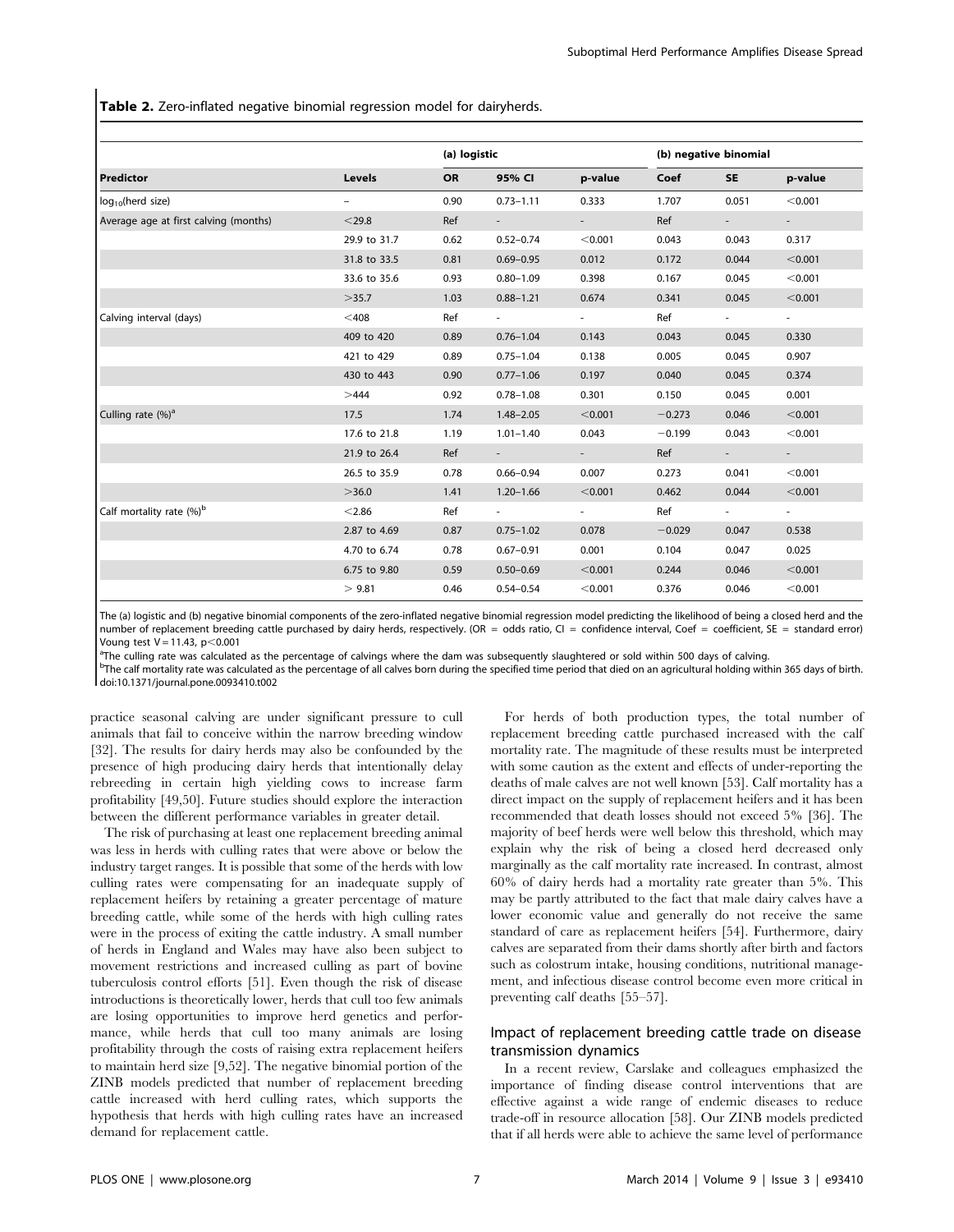

Figure 2. Estimated reduction in the number of purchased replacement breeding cattle with improved herd management. The horizontal bars show the percentage reduction in the total number of replacement breeding cattle purchased by the study herds when the values for age at first calving, calving interval, and calf mortality variables, the target value were set as the top quintiles and the values for culling rates were set at the middle quintile in the ZINB models. Each variable was tested alone and in combination. doi:10.1371/journal.pone.0093410.g002

as the top 20%, the number of replacement breeding cattle purchased by beef and dairy herds could be reduced by a third and a half, respectively. Given that even herds in the top 20% were still operating below industry targets for performance, these may be conservative estimates for the potential reduction in replacement breeding cattle movements and subsequent risk of introducing multiple directly transmissible diseases to the herd. The primary advantage of this approach is that improving herd performance has readily demonstrable effects on farm profitability without relying on disease specific interventions. There is still, however, the challenge of providing appropriate incentives and education to encourage farmers to change their management practices.

Poor performance has traditionally been considered a herd level problem and therefore free from national regulation. However, as the results from our simulation model show, the practice of purchasing replacement breeding cattle has a disproportionately strong influence on the risk of disease spreading to other farms in the network. This may be related to the market structure of the British livestock industry since herds that purchase replacement breeding cattle must often source animals from multiple herds, which increases the number of inward contacts. These farms may also be selling larger numbers of cattle for fattening, which increases the number of outward contacts. Both factors are important determinants of network centrality. Even if these movements cannot be prevented through improved herd management, it may possible to apply disease specific biosecurity measures such as quarantine, vaccination, or diagnostic testing to effectively remove them from the contact network [21,59,60]. However, these measures may be more effective against some pathogens than others. Our results also showed that the magnitude of the observed effect increased as both the farm infectious period and movement transmission probability were decreased. This is



Figure 3. Estimated reduction in the endemic prevalence of BVDV following removal of replacement breeding cattle movements. The proportion of movements removed from the network was varied randomly between 0 and 13.3% at the beginning of each simulation. The black dots indicate the results from removing movements from the network at random. The blue dots indicate the results for the targeted removal of replacement breeding cattle movements. A total of 10,000 replicates were performed for each removal strategy. The transmission probability was set at 0.05 and the infectious period half-life was set at 1,095 days to simulate BVDV. doi:10.1371/journal.pone.0093410.g003

likely to be because diseases with short infectious periods and low transmission probabilities have difficulty persisting in cattle populations to begin with and therefore minor changes in the network structure are enough to push these diseases towards extinction. Other researchers have similarly shown that the



Figure 4. Effects of altering the transmission probability and infectious period half-life on simulation model results. The values shown are the predicted endemic prevalence when all replacement breeding cattle movements were removed from the network divided by the predicted endemic prevalence when an equivalent number of movements (including all movement types) were removed from the network at random. Grey squares indicate parameter combinations where disease was unable to persist on the network.

doi:10.1371/journal.pone.0093410.g004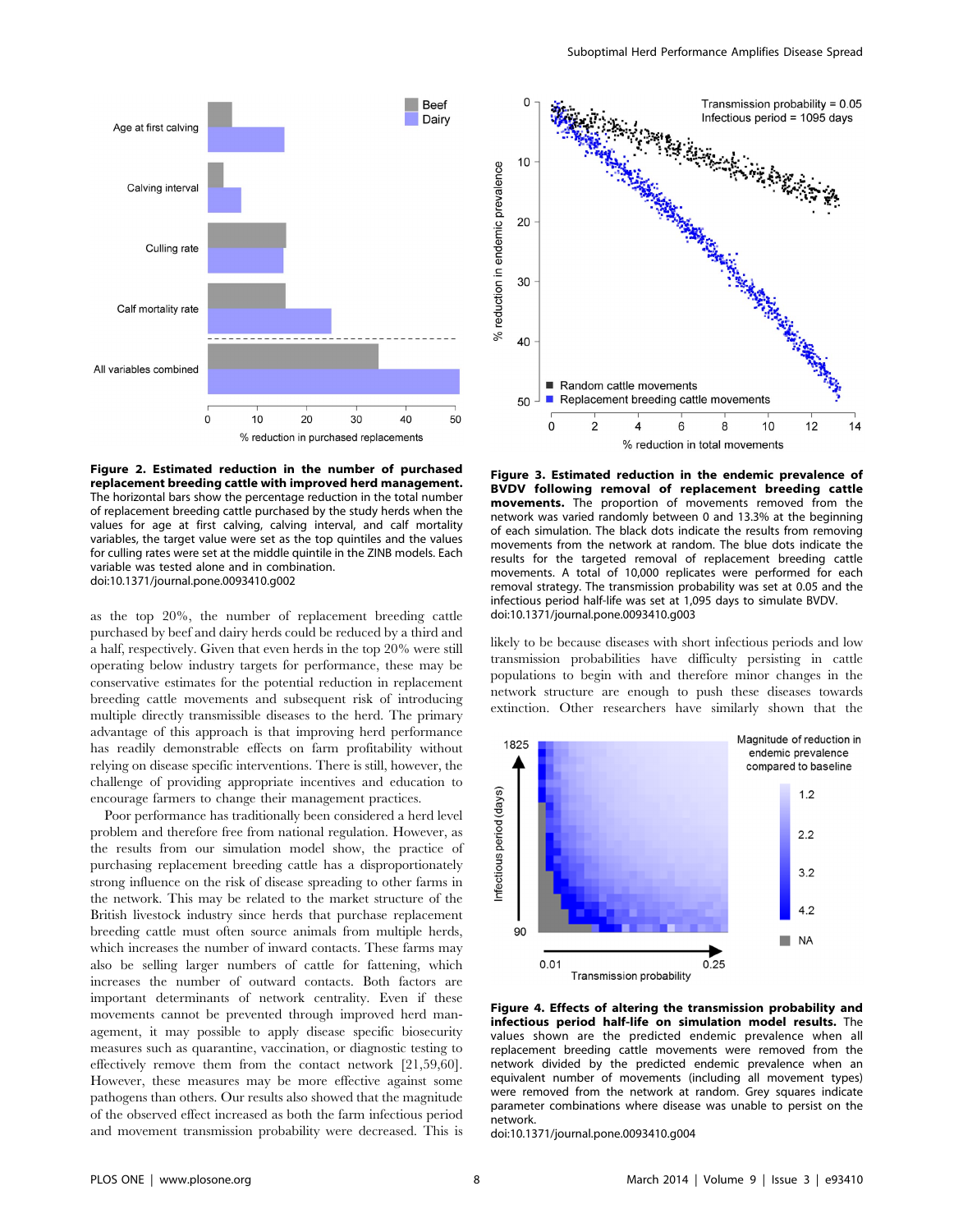#### Study limitations

[33].

Although we found many significant associations between herd performance and the purchase of replacement breeding cattle in the ZINB models, the interpretation of the study findings is complicated by the fact that poor performance can be both a cause and effect of purchasing replacement breeding cattle. For example, Thomsen and others [62] found that culling rates were significantly higher in Danish dairy herds with a large proportion of purchased cows. It was suggested that herds with excessively high culling rates may not have an adequate supply of heifers to meet replacement needs thereby necessitating the purchase of replacement breeding cattle from outside sources. However, herds that purchase replacement breeding cattle are at increased risk of introducing diseases like bovine viral diarrhoea virus (BVDV) and bovine herpesvirus type I (BHV I), which can in turn lead to increased culling through their effects on fertility and abortion [63–66]. Similarly, high calf mortality rates may limit the availability of replacement heifers, but may also be linked to the presence of infectious diseases introduced through animal movements [67,68].

Another striking feature of our results was the number of herds operating below industry standards for animal performance. The potential causes of poor performance in British beef and dairy herds have been discussed at length in a previous publication [29] and are likely farm specific and multifactorial. This leads to the question of how much farmers can reasonably be expected to improve herd performance in the field. Our models assumed that all herds would be capable of achieving the same level of performance as the top 20% of herds in the field, which in many cases was still below the industry targets for performance. Further

#### References

- 1. Garcia Alvarez R, Webb C, Holmes M (2011) A novel field-based approach to validate the use of network models for disease spread between dairy herds. Epidemiol Infect 139: 1863–1874.
- 2. Tinsley M, Lewis FI, Brülisauer F (2012) Network modeling of BVD transmission. Vet Res 43.
- 3. Gilbert M, Mitchell A, Bourn D, Mawdsley J, Clifton-Hadley R, et al. (2005) Cattle movements and bovine tuberculosis in Great Britain. Nature Letters 435: 491–496.
- 4. Woodbine KA, Schukken YH, Green LE, Ramirez-Villaescusa A, Mason S, et al. (2009) Seroprevalence and epidemiological characteristics of Mycobacterium avium subsp. paratuberculosis on 114 cattle farms in south west England. Prev Vet Med 89: 102–109.
- 5. Woodbine KA, Medley GF, Moore SJ, Ramirez-Villaescusa AM, Mason S, et al. (2009) A four year longitudinal sero-epidemiological study of bovine herpesvirus type-1 (BHV-1) in adult cattle in 107 unvaccinated herds in south west England. BMC Vet Res 5: 5.
- 6. Gartner JA (1981) Replacement policy in dairy herds on farms where heifers compete with the cows for Grassland—part 1: Model construction and validation. Agr Sys 7: 289–318.
- 7. Groenendaal H, Galligan DT, Mulder HA (2004) An economic spreadsheet model to determine optimal breeding and replacement decisions for dairy cattle. J Dairy Sci 87: 2146–2157.
- Van Arendonk JAM (1985) Studies on the replacement policies in dairy cattle. II. Optimum policy and influence of changes in production and prices. Livest Prod Sci 13: 101–121.
- 9. Heikkilä AM, Nousiainen JI, Jauhiainen L (2008) Optimal replacement policy and economic value of dairy cows with diverse health status and production capacity. J Dairy Sci 91: 2342–2352.
- 10. Vargas B, Herrero M, van Arendonk JAM (2001) Interactions between optimal replacement policies and feeding strategies in dairy herds. Livest Prod Sci 69: 17–31.
- 11. Le Cozler Y, Lollivier V, Lacasse P, Disenhaus C (2008) Rearing strategy and optimizing first-calving targets in dairy heifers: a review. Animal 2: 1393–1404.

research is needed to determine whether this leads to an underestimation or overestimation of the effect size observed in the ZINB models.

The simulation study used a simplistic disease transmission model that considered all farms to be homogenous production units regardless of their size or demographic structure and all movements to carry the same risk of transmitting disease regardless of the number or production type of cattle moved. While these assumptions may be appropriate for highly infectious epidemic diseases that spread rapidly and indiscriminately between herds, endemic pathogens often have unique epidemiological features that can modify transmission risk [58]. For example, factors such as age, gender, and production type can influence the probability of purchased cattle being infected as well as their probability of being commingled directly with susceptible production groups in the receiving herd [69]. The rate of disease clearance from infected herds can also be influenced by size and other management practices [70,71]. We also assumed that no disease transmission occurred between animals in close contact at livestock markets, which again may change the industry level transmission dynamics. Therefore, the absolute values predicted by the model should be interpreted with caution, but the general trend that replacement breeding cattle movements have a greater importance to disease transmission should still be robust.

#### Acknowledgments

The authors gratefully acknowledge the RADAR team of DEFRA for their assistance with the CTS extracts.

#### Author Contributions

Conceived and designed the experiments: MCG MEJW. Performed the experiments: MCG. Analyzed the data: MCG. Wrote the paper: MCG MEIW.

- 12. Dal Zotto R, Penasa M, De Marchi M, Cassandro M, Lopez-Villalobos N, et al. (2009) Use of crossbreeding with beef bulls in dairy herds: effect on age, body weight, price, and market value of calves sold at livestock auctions. J Anim Sci 87: 3053–3059.
- 13. Roughsedge T, Amer PR, Simm G (2003) A bioeconomic model for the evaluation of breeds and mating systems in beef production enterprises. Anim Sci 77: 403–416.
- 14. Aadland D (2004) Cattle cycles, heterogeneous expectations, and the age distribution of capital. J Econ Dyn Control 28: 1977–2002.
- 15. Hadley GL, Wolf CA, Harsh SB (2006) Dairy cattle culling patterns, explanations, and implications. J Dairy Sci 89: 2286–2296.
- 16. Bascom SS, Young AJ (1998) A summary of the reasons why farmers cull cows. J Dairy Sci 81: 2299–2305.
- 17. Gröhn YT, Rajala-Schultz PJ (2000) Epidemiology of reproductive performance in dairy cows. Anim Reprod Sci 60–61: 605–614.
- 18. Britt JH (1985) Enhanced reproduction and its economic implications. J Dairy Sci 68: 1585–1592.
- 19. Bigras-Poulin M, Thompson RA, Chriel M, Mortensen S, Greiner M (2006) Network analysis of Danish cattle industry trade patterns as an evaluation of risk potential for disease spread. Prev Vet Met 76: 11–39.
- 20. Volkova VV, Howey R, Savill NJ, Woolhouse MEJ (2010) Potential for transmission of infections in networks of cattle farms. Epidemics 2: 116–122.
- 21. Natale F, Giovannini A, Savini L, Palma D, Possenti L, et al. (2009) Network analysis of Italian cattle trade patterns and evaluation of risks for potential disease spread. Prev Vet Met 92: 341–350.
- 22. Robinson S, Christley R (2006) Identifying temporal variation in reported births, deaths and movements of cattle in Britain. BMC Vet Res 2: 11.
- 23. Robinson SE, Christley RM (2007) Exploring the role of auction markets in cattle movements within Great Britain. Prev Vet Met 81: 21–37.
- 24. Vernon MC (2011) Demographics of cattle movements in the United Kingdom. BMC Vet Res 7.
- 25. Aznar MN, Stevenson MA, Zarich L, León EA (2011) Analysis of cattle movements in Argentina, 2005. Prev Vet Met 98: 119–127.